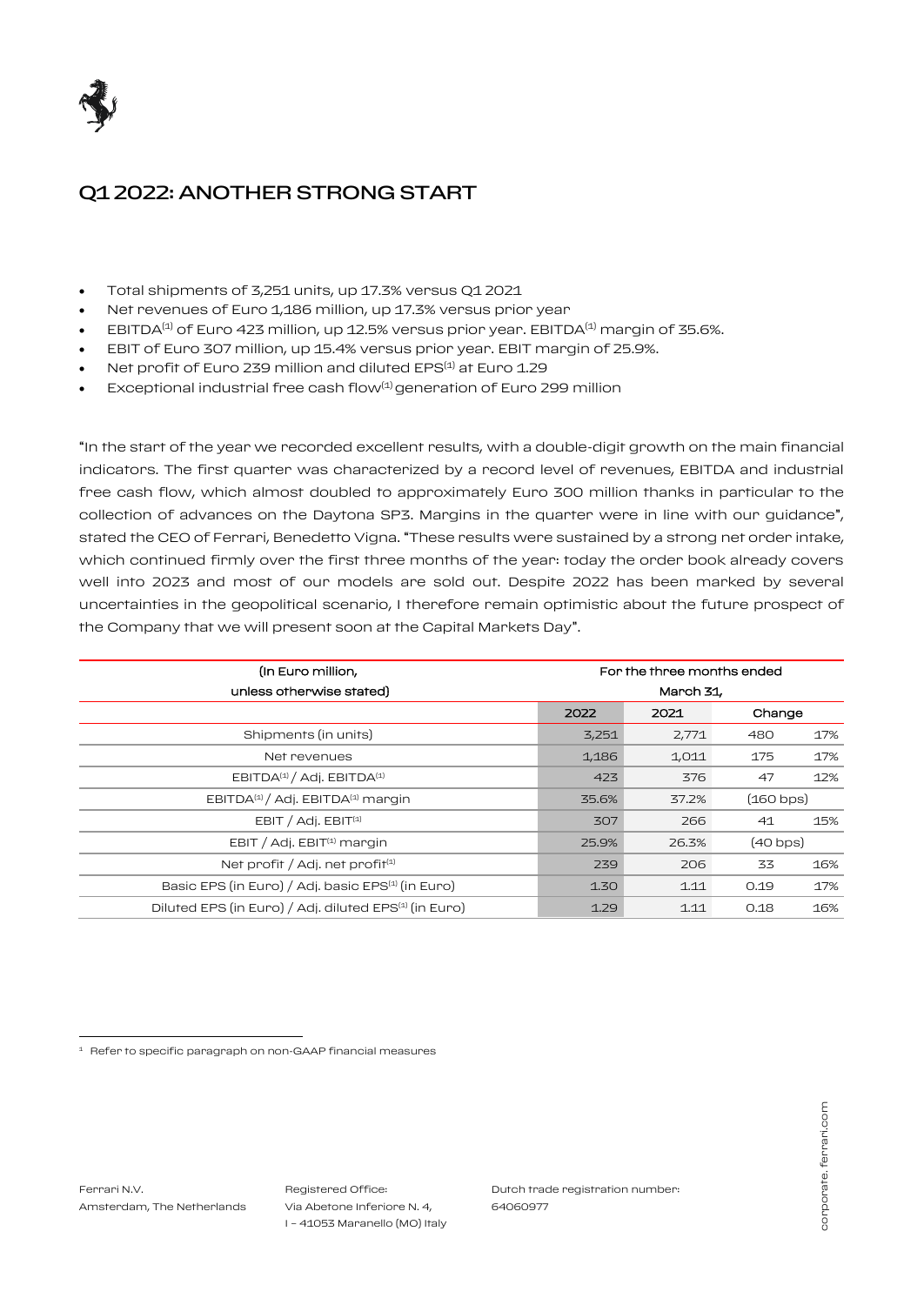

Maranello (Italy), May 4, 2022 - Ferrari N.V. (NYSE/EXM: RACE) ("Ferrari" or the "Company") today announces its consolidated preliminary results<sup>(2)</sup> for the first quarter ended March 31, 2022.

## Shipments<sup>(3)(4)</sup>

 $\overline{a}$ 

| Shipments                            | For the three months ended |       |        |       |
|--------------------------------------|----------------------------|-------|--------|-------|
| (units)                              | March 31,                  |       |        |       |
|                                      | 2022                       | 2021  | Change |       |
| <b>EMEA</b>                          | 1,743                      | 1,459 | 284    | 19%   |
| Americas                             | 658                        | 755   | (97)   | (13%) |
| Mainland China, Hong Kong and Taiwan | 285                        | 194   | 91     | 47%   |
| <b>Rest of APAC</b>                  | 565                        | 363   | 202    | 56%   |
| <b>Total Shipments</b>               | 3,251                      | 2,771 | 480    | 17%   |

Shipments totaled 3,251 units in Q1 2022, up 480 units or 17.3% versus the prior year.

The product portfolio in the quarter included eight internal combustion engine (ICE) models and two hybrid engine models, which represented 83% and 17% of total shipments, respectively.

Shipments during the quarter were driven by the Ferrari Roma and the SF90 family, together with the Portofino M. In the quarter, the first deliveries of the 812 Competizione commenced. The Ferrari Monza SP1 and SP2 were lower compared to the prior year and reached the end of their limited-series run. The deliveries of the 296 GTB will begin in the second quarter of 2022, as planned.

Quarterly shipments reflected the deliberate geographic allocation in response to port congestion observed in the first months of the year. As a result,  $EMEA<sup>(4)</sup>$  was up 19.5%, Americas<sup>(4)</sup> was down by 12.8%, Mainland China, Hong Kong and Taiwan recorded a robust 46.9% increase in line with the strength of the demand from Mainland China, and Rest of  $APAC<sup>(4)</sup>$  grew by 55.6%.

<sup>2</sup> These results have been prepared in accordance with International Financial Reporting Standards (IFRS) as issued by the International Accounting Standards Board and IFRS as endorsed by the European Union <sup>3</sup> Excluding the XX Programme, racing cars, one-off and pre-owned cars

<sup>4</sup> EMEA includes: Italy, UK, Germany, Switzerland, France, Middle East (includes the United Arab Emirates, Saudi Arabia, Bahrain, Lebanon, Qatar, Oman and Kuwait), Africa and the other European markets not separately identified; Americas includes: United States of<br>America, Canada, Mexico, the Caribbean and Central and South America; Rest of APAC mainly includ Indonesia, South Korea, Thailand, India and Malaysia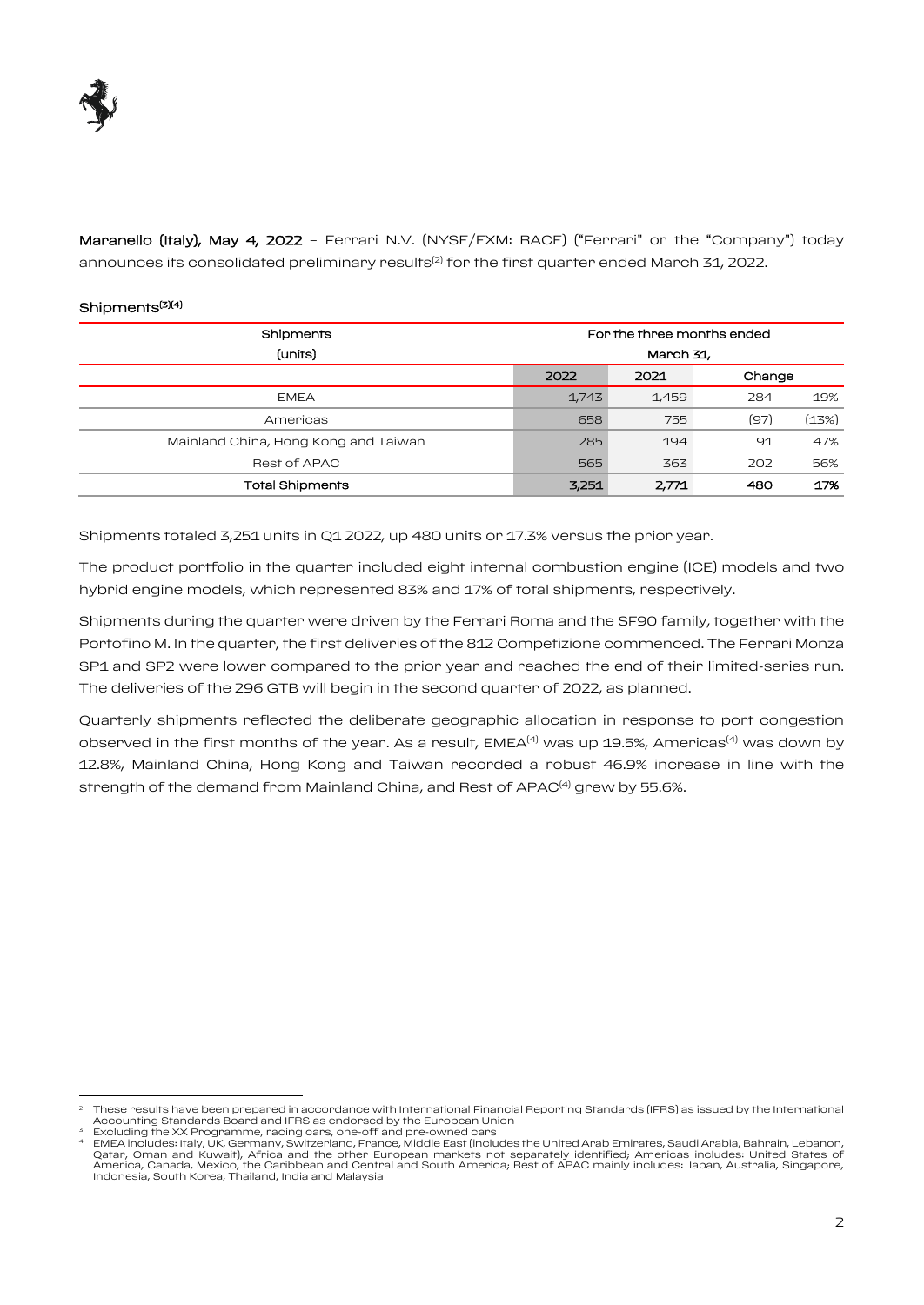

 $\overline{a}$ 

#### Total net revenues

| (Euro million)                                   | For the three months ended |       |        |             |
|--------------------------------------------------|----------------------------|-------|--------|-------------|
|                                                  | March 31,                  |       |        |             |
|                                                  |                            |       | Change |             |
|                                                  | 2022                       | 2021  |        | at constant |
|                                                  |                            |       |        | currency    |
| Cars and spare parts <sup>(5)</sup>              | 1,012                      | 855   | 18%    | 18%         |
| Enqines <sup>(6)</sup>                           | 37                         | 45    | (18%)  | (18%)       |
| Sponsorship, commercial and brand <sup>(7)</sup> | 109                        | 91    | 20%    | 17%         |
| Other <sup>(8)</sup>                             | 28                         | 20    | 42%    | 37%         |
| Total net revenues                               | 1,186                      | 1,011 | 17%    | 17%         |

Net revenues for the first quarter of 2022 were Euro 1,186 million, up 17.3% or 16.6% at constant currency $^{(1)}$ .

Revenues from Cars and spare parts<sup>(5)</sup> were Euro 1,012 million (up 18.3% or 17.9% at constant currency<sup>(1)</sup>), thanks to higher volume, positive product mix and pricing, together with the contribution from personalizations.

The decrease in Engines<sup>(6)</sup> revenues (Euro 37 million, down 17.8%, also at constant currency<sup>(1)</sup>) was attributable to lower shipments to Maserati, as the 2023 contract expiration gets closer.

Sponsorship, commercial and brand<sup>(7)</sup> revenues reached Euro 109 million, up 19.6% or 17.2% at constant currency<sup>(1)</sup> mainly attributable to the better prior year Formula 1 ranking and the contribution from brand-related activities, partially offset by lower sponsorship.

Other<sup>(8)</sup> revenues increased to Euro 28 million (up 42.0% or 37.1% at constant currency<sup>(1)</sup>) mainly due to other supporting activities.

Currency – including translation and transaction impacts as well as foreign currency hedges – had a positive impact of Euro 8 million, mostly related to US Dollar and Chinese Yuan.

<sup>5</sup> Includes net revenues generated from shipments of our cars, any personalization net revenues generated on cars, as well as sales of spare parts

<sup>6</sup> Includes net revenues generated from the sale of engines to Maserati for use in their cars, and the revenues generated from the rental of engines to other Formula 1 racing teams 7

Includes net revenues earned by our Formula 1 racing team through sponsorship agreements and our share of the Formula 1 World Championship commercial revenues, as well as revenues generated through the Ferrari brand, including merchandising, licensing and royalty income

**<sup>8</sup>** Primarily relates to financial services activities, management of the Mugello racetrack and other sports-related activities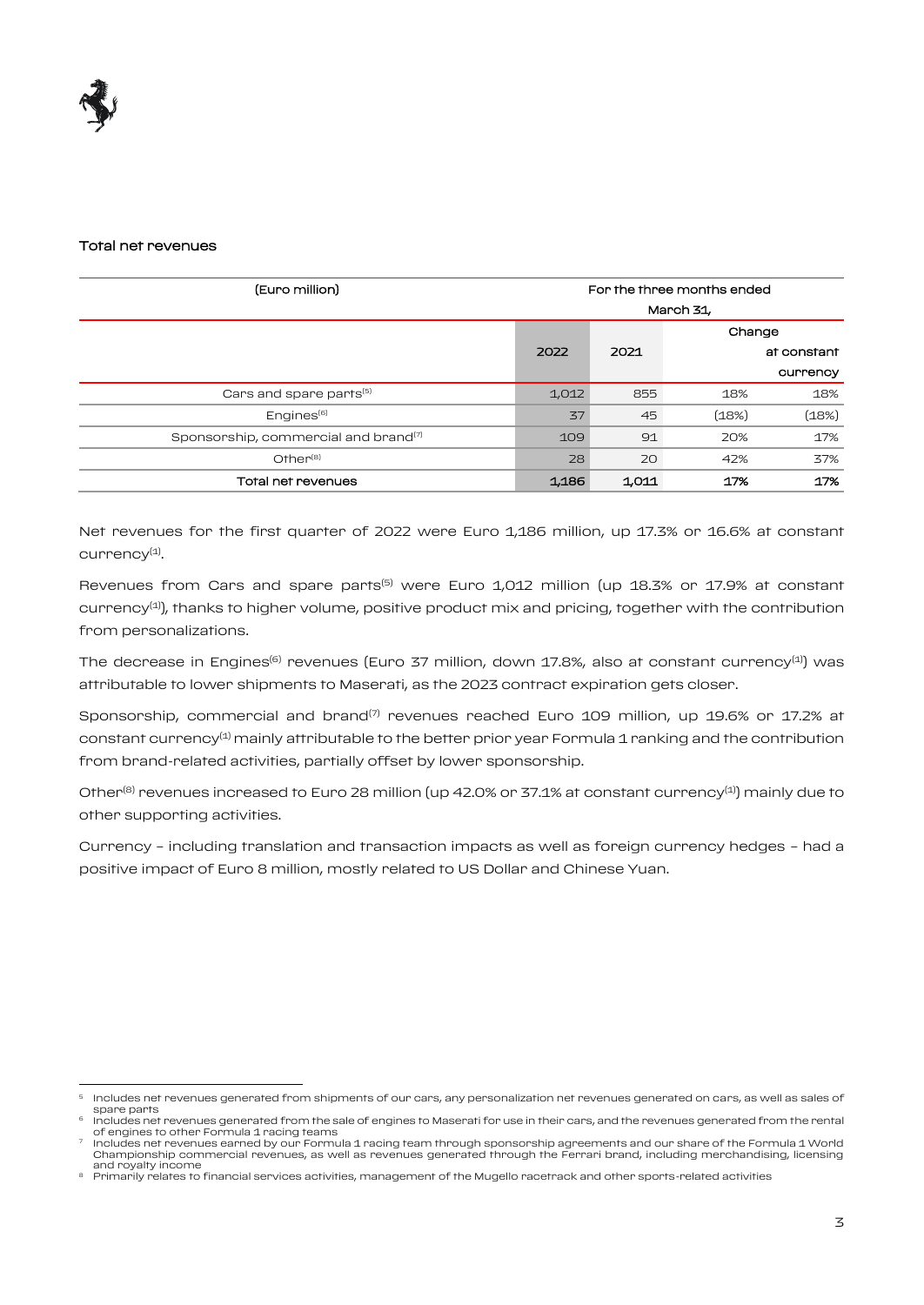

# EBITDA<sup>(1)</sup> and EBIT

| For the three months ended |      |     |             |
|----------------------------|------|-----|-------------|
| March 31,                  |      |     |             |
|                            |      |     |             |
| 2022                       | 2021 |     | at constant |
|                            |      |     | currency    |
| 423                        | 376  | 12% | 12%         |
| 307                        | 266  | 15% | 15%         |
|                            |      |     | Change      |

Q1 2022 EBITDA<sup>(1)</sup> reached Euro 423 million, up 12.5% versus the prior year and with an EBITDA<sup>(1)</sup> margin of 35.6%.

Q1 2022 EBIT was Euro 307 million, increased 15.4% versus the prior year and with an EBIT margin of 25.9%.

Volume was positive (Euro 59 million), reflecting the shipments increase versus the prior year.

The positive Mix / price variance performance (Euro 13 million) was mainly driven by the richer product mix thanks to the SF90 family along with personalizations. This was partially offset by the greater weight of the Portofino M and the Ferrari Roma, as well as the reduced contribution of the Ferrari Monza SP1 and SP2 versus the prior year.

Industrial costs / research and development expenses increased (Euro 18 million) mainly due to raw material cost increase and higher depreciation and amortization.

SG&A increased Euro 14 million mainly reflecting communication and marketing activities and lifestyle events, as well as the support to the Company's organizational development.

Other contributions were flat, reflecting the better prior year Formula 1 ranking and higher contribution from brand-related and other supporting activities, offset by lower sponsorship, reduced engine shipments to Maserati and other miscellaneous expenses.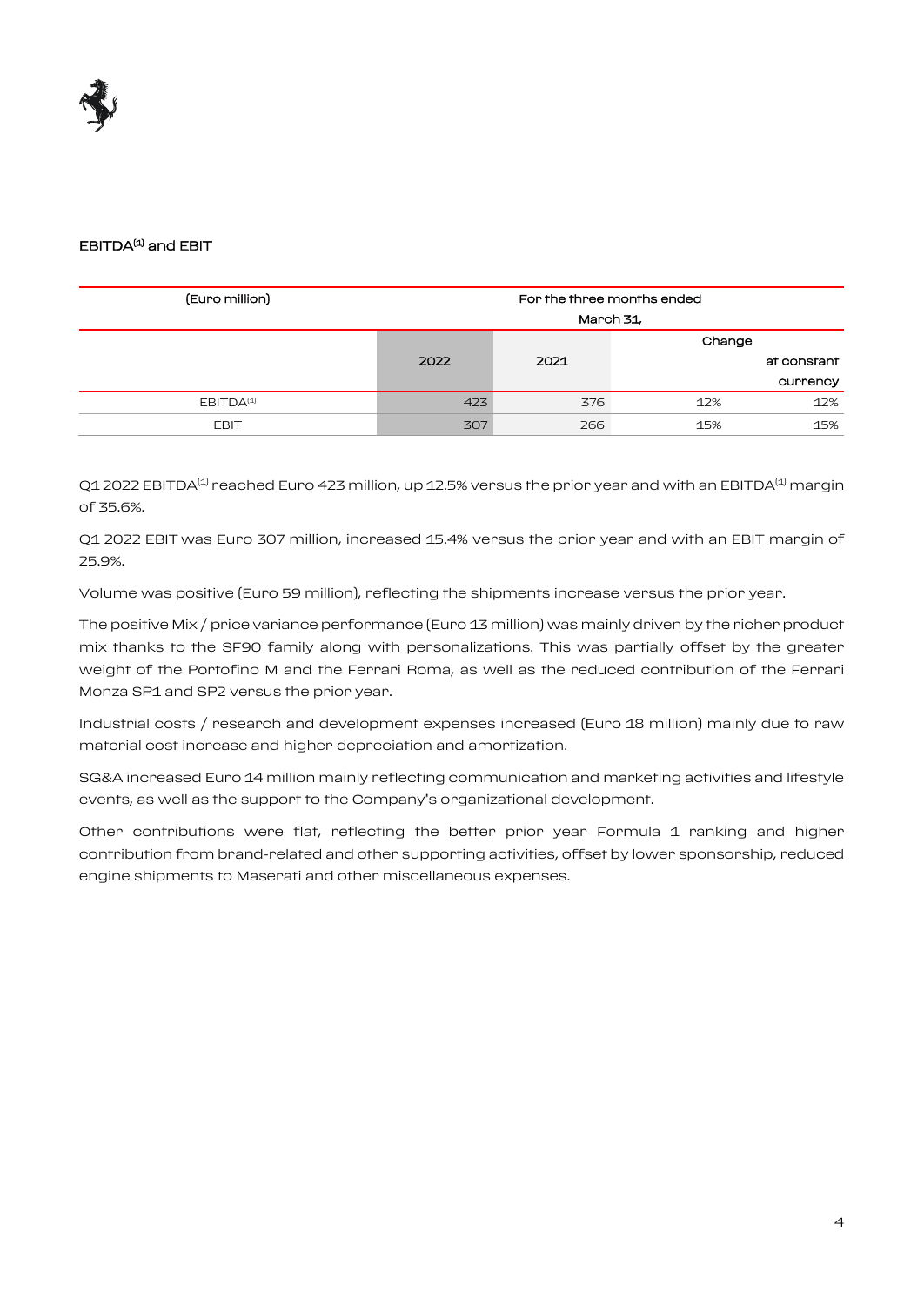

Net financial charges in the quarter stood at Euro 8 million, broadly in line with the prior year.

The tax rate in the quarter was 20.0%, reflecting the estimate of the benefit attributable to the Patent Box, the Allowance for Corporate Equity (ACE)<sup>(9)</sup>, and deductions for eligible hyper and superdepreciation of machinery and equipment.

As a result, the Net profit<sup>(1)</sup> for the period was Euro 239 million, up 16.4% versus the prior year, and the Diluted earnings per share<sup>(1)</sup> for the quarter reached Euro 1.29, compared to Euro 1.11 in Q1 2021.

Industrial free cash flow<sup>(1)</sup> for the quarter was exceptionally strong at Euro 299 million, driven by EBITDA<sup>(1)</sup> and the collection of advances on the Daytona SP3 and the 812 Competizione A, partially offset by capital expenditures<sup>(10)</sup> of Euro 132 million as well as by inventory increase driven by the projected volume growth for the year.

Net Industrial Debt<sup>(1)</sup> as of March 31, 2022 was Euro 136 million, compared to Euro 297 million as of December 31, 2021. As of March 31, 2022, total available liquidity was Euro 2,162 million (Euro 2,020 million as of December 31, 2021), including undrawn committed credit lines of Euro 668 million. During the first quarter a total value of Euro 135 million shares were repurchased $^{(11)}.$ 

 $\overline{a}$ 

Also known as Notional Interest Deduction - NID

ªº Capital expenditures excluding right-of-use assets recognized during the period in accordance with IFRS 16 - Leases<br>ªª Including repurchases for an amount of approx. Euro 10 million in relation to the Sell to Cover pra plans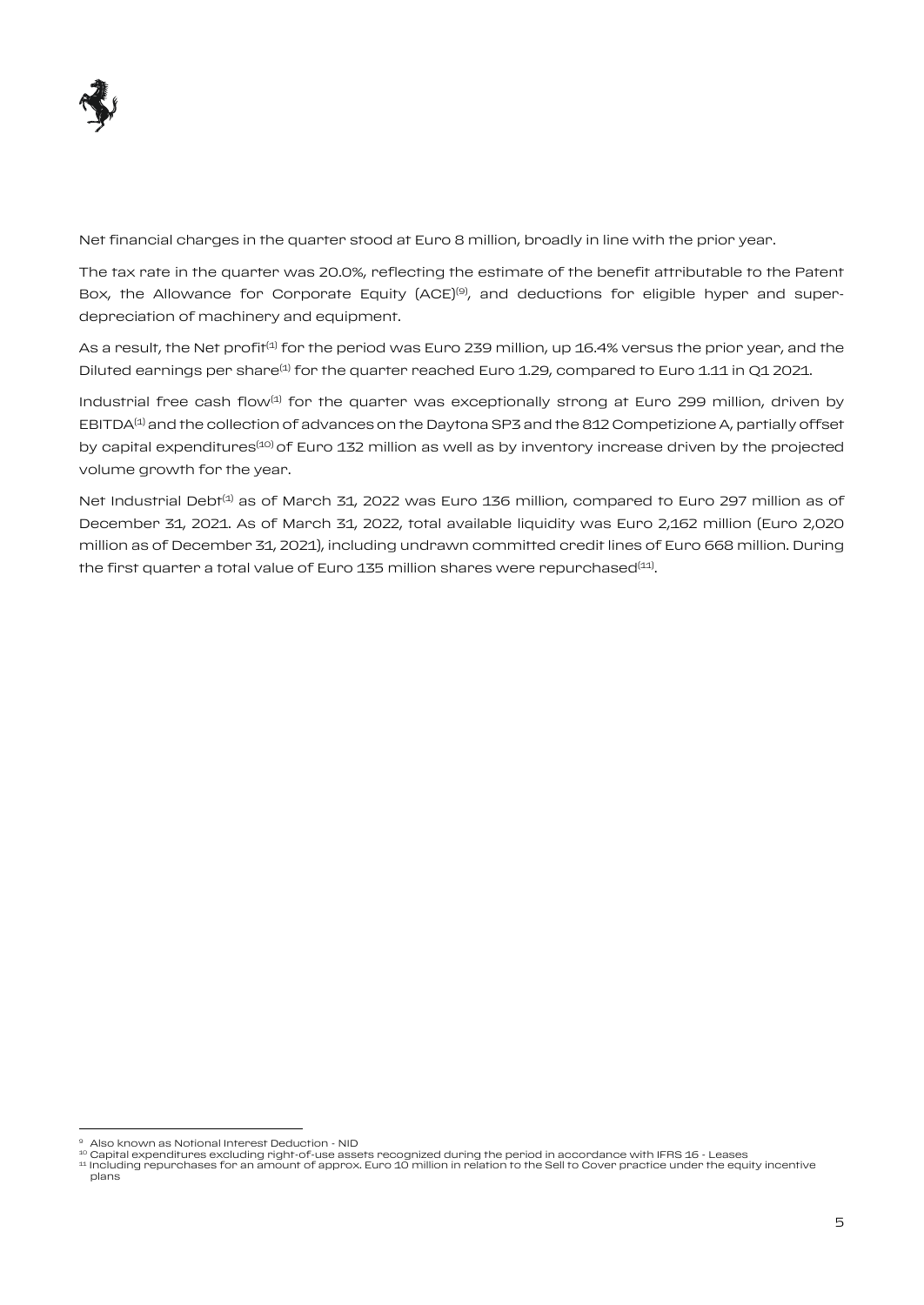

# 2022 guidance, subject to trading conditions unaffected by Covid-19 pandemic restrictions and based on the following assumptions:

- Carefully leveraging strong demand
- Richer model mix being more than offset by the negative impact from the Ferrari Monza SP1 and SP2 phase out
- Ferrari Daytona SP3 and Ferrari Purosangue will commence production in 2022 with deliveries starting in 2023
- Formula 1 revenues reflecting more diversified but lower sponsorship, partially offset by better prior year ranking
- Increasing depreciation and amortization in line with the start of production of new models
- Industrial free cash flow generation sustained by Daytona SP3 advances collection
- Disciplined capital expenditures to fuel long term development

| (€B, unless otherwise stated) | 2020A         | 2021A         | 2022<br><b>GUIDANCE</b>  |
|-------------------------------|---------------|---------------|--------------------------|
| <b>NET REVENUES</b>           | 3.5           | 4.3           | ~4.8                     |
| <b>ADJ. EBITDA</b> (margin %) | 1.14<br>33.0% | 1.53<br>35.9% | 1.65-1.70<br>34.5%-35.5% |
| <b>ADJ. EBIT</b> (margin %)   | 0.72<br>20.7% | 1.08<br>25.2% | $1.10 - 1.15$<br>23%-24% |
| ADJ. DILUTED EPS $(\epsilon)$ | $7.88^{(12)}$ | 4.50          | $4.55 - 4.75^{(13)}$     |
| <b>INDUSTRIAL FCF</b>         | 0.17          | 0.64          | ≥0.60                    |

#### Q1 2022 highlights

 $\overline{a}$ 

#### Ferrari designs a new organizational structure to seize opportunities ahead

On January 10, 2022 Ferrari presented a new organizational structure, consistent with its strategic objectives to nurture the exclusivity of the Brand, enrich product excellence, stay true to its racing DNA and focus on the achievement of carbon neutrality by 2030. The new organizational structure will further foster innovation, optimise processes and increase collaboration both internally and with partners, broadening the leadership team through both the promotion of internal talent and a number of key strategic external hires.

#### Ceva Logistics – a new partner for Ferrari and its racing activities

On January 26, 2022, Ferrari N.V. announced that, starting from the 2022 Formula 1 season, Scuderia Ferrari will have a new Team Partner: CEVA Logistics. The multi-year agreement will also see CEVA involved in Ferrari's other racing activities in GT racing and the Ferrari Challenge, with CEVA Logistics taking on the role of Official Logistics Partner for those series, as well as Official Logistics Partner to Scuderia Ferrari.

<sup>&</sup>lt;sup>12</sup> Net of a tax benefit, with no cash impact on 2020, from the one-off partial step-up of the trademark's book value in accordance with the Italian tax regulations

 $^{13}$  Calculated using the weighted average diluted number of common shares as of December 31, 2021 (184,722 thousand)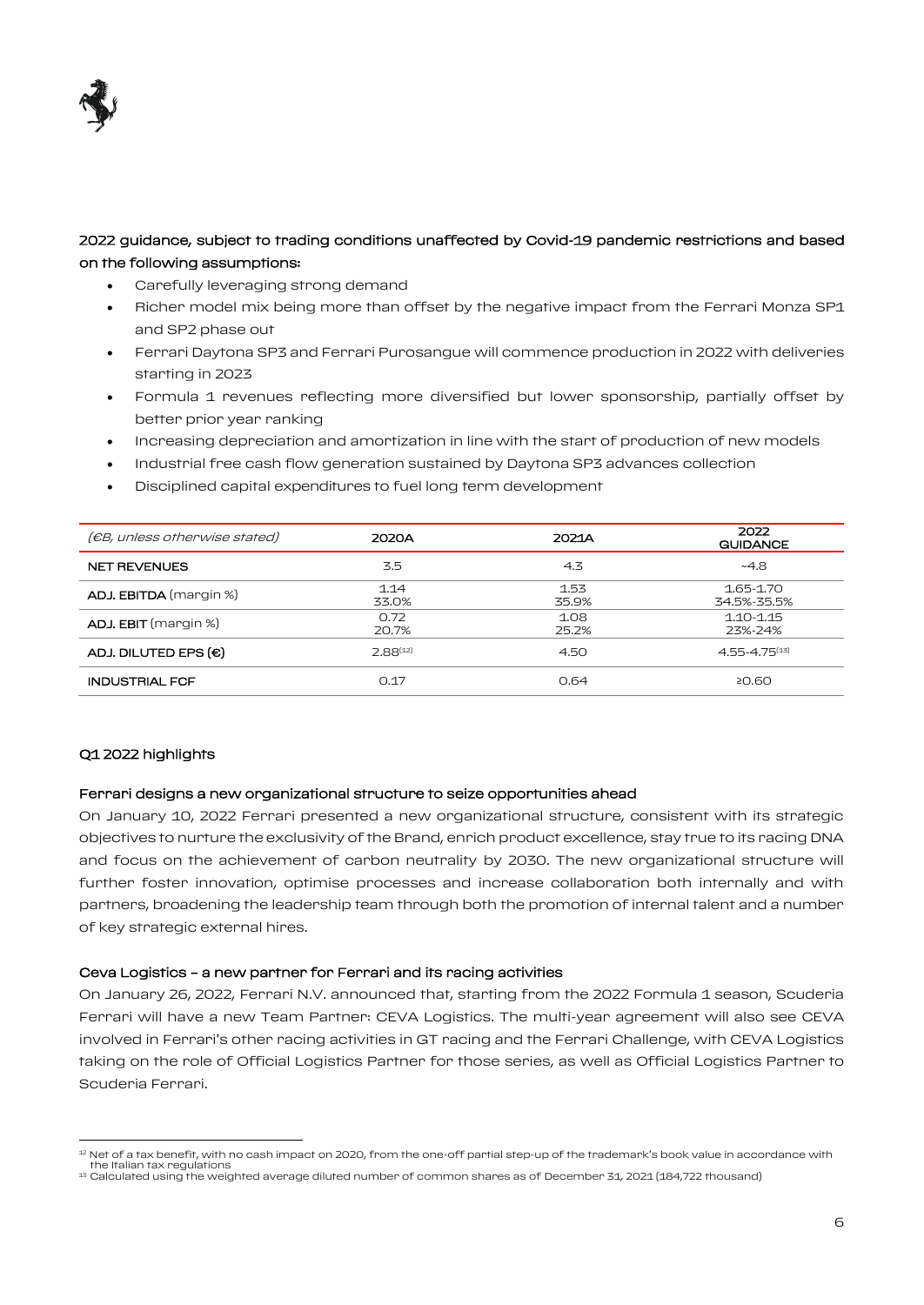

# The Ferrari Daytona SP3 awarded "Grand Prize: Most Beautiful Supercar 2022" at Paris Festival Automobile International

On January 27, 2022, the Ferrari Daytona SP3 was awarded the "Grand Prize: Most Beautiful Supercar 2022" by a panel of expert judges at the 37<sup>th</sup> Paris Festival Automobile International.

#### Ferrari and Qualcomm: a strategic technology partnership aimed at the future

On February 8, 2022, Ferrari N.V. announced a new and exciting partnership with the California-based company, Qualcomm Technologies Inc., which will be a Scuderia Ferrari Premium Partner through Snapdragon®. The agreement with Qualcomm Technologies will have a strong technological impact aimed at accelerating the digital transformation process for Ferrari and its road cars. Starting from the first common projects already identified, such as the digital cockpit, the two Companies will bring together ideas and expertise to explore new opportunities and a range of technological solutions.

#### Fall/Winter 2022-23 fashion collection

On February 27, 2022, Ferrari presented its Fall/Winter 2022-23 collection with a co-ed Women and Men's runway as part of the Milan Fashion Week calendar. Designed by Creative Director Rocco Iannone, this is the second collection of clothes and accessories of Ferrari.

# Multi-year share repurchase program: completion of the fifth tranche and announcement of the sixth tranche

On March 3, 2022, Ferrari N.V. informed that it had completed on March 2, 2022 the Fifth Tranche of the multi-year share repurchase program. On the same date, the Company announced the continuation of its already disclosed multi-year share repurchase program with a Sixth Tranche of up to Euro 120 million from March 4, 2022 to no later than June 14, 2022.

#### Ferrari donates one million euros to support Ukrainians in need

On March 8, 2022, Ferrari donated one million Euros to support the Ukrainians in need. The funds will be channeled through the Emilia-Romagna Region that, in collaboration with the Red Cross and UNHCR, will fund international humanitarian projects supporting Ukraine as well as local initiatives focusing on the reception of refugees in the Italian region. Furthermore, given the ongoing situation Ferrari decided to suspend the shipment of vehicles to the Russian market until further notice.

#### Ferrari signs Memorandum of Understanding with MISE, Invitalia and the Emilia-Romagna Region

On March 22, 2022, Ferrari N.V signed a Memorandum of Understanding with the Italian Ministry of Economic Development, Invitalia and the Emilia-Romagna Region. Accordingly, the institutions involved will support Ferrari's plan, which involves investments in technology and production, with a strong focus on innovation as well as a social and environmental commitment. The plan will significantly benefit the territory of Maranello and Modena, and will lead to the employment of 250 new hires. MISE's contribution, could reach up to about €106 million, which will be directed towards industrial projects and research and development activities for new technologies aimed at reducing environmental impact and increasing digitalization.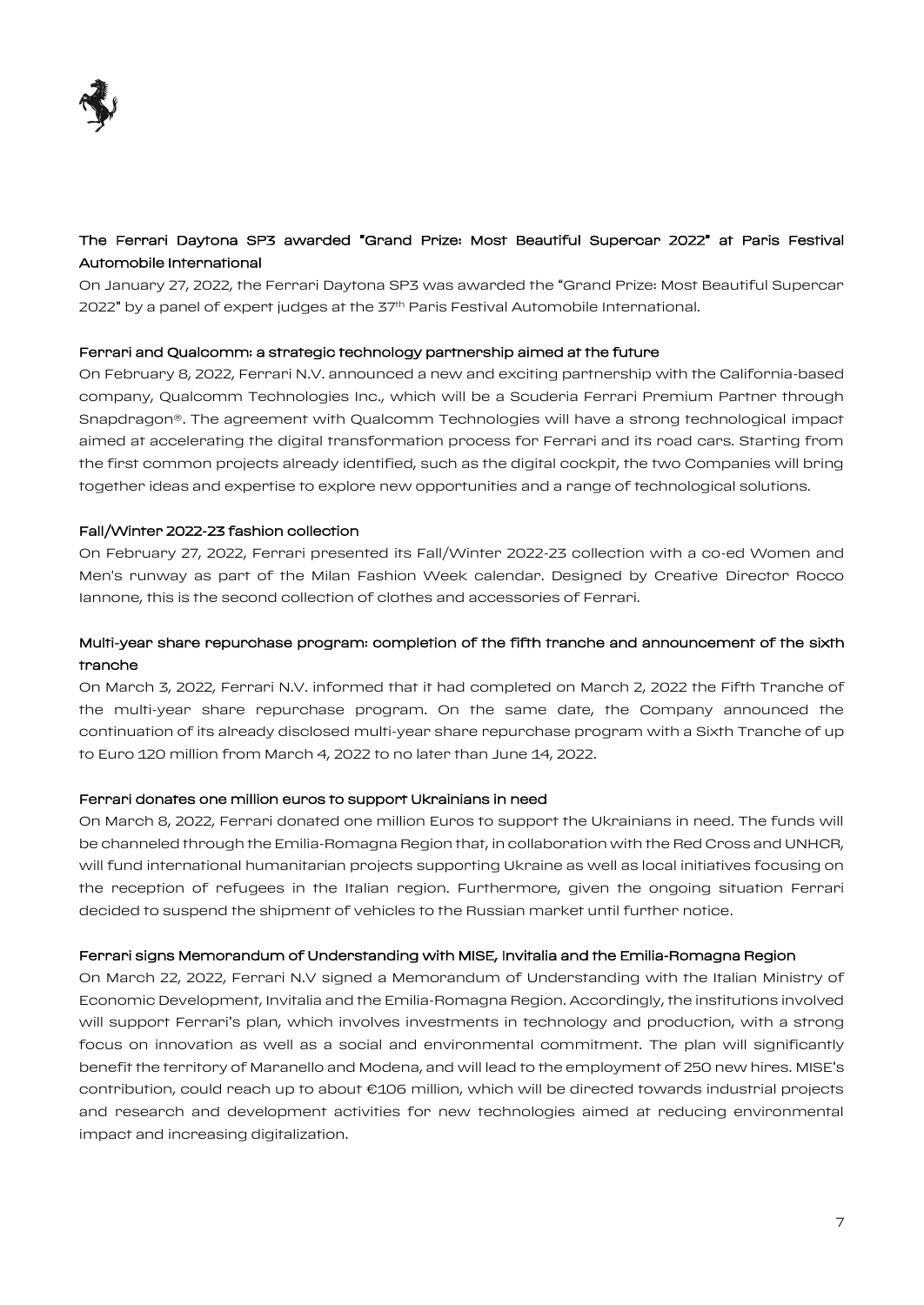

## Ferrari Daytona SP3 wins Red Dot: Best of the Best 2022

On March 31, 2022, Ferrari was awarded four highly prestigious prizes at the all-important Red Dot Award: Product Design awards. The Ferrari Daytona SP3 received the Red Dot: Best of the Best, while the 812 Competizione, 812 Competizione A and 296 GTB secured the Red Dot award.

#### Subsequent events

#### Dividend distribution

On April 13, 2022 the Ferrari's Annual General Meeting of Shareholders approved, among others, a dividend in cash of Euro 1.362 per outstanding common share, totaling approximately Euro 250 million, to be paid on May 6, 2022.

#### 296 GTS: defining the concept of driving thrills, including top down

On April 19, 2022, Ferrari unveiled the 296 GTS, the latest evolution of mid-rear-engined two-seater berlinetta spider. The 296 GTS flanks the 296 GTB in redefining the whole concept of fun behind the wheel, guaranteeing pure emotions not just when pushing the car to its limits, but also in day-to-day driving situations.

#### Share repurchase program

Under the common share repurchase program, from April 1, 2022 to April 29, 2022, the Company purchased a further 156,389 common shares for a total consideration of Euro 31.3 million. At April 29, 2022 the Company held in treasury an aggregate of 10,804,094 common shares. As of the same date, the Company held 4.20% of the total issued share capital including the common shares and the special voting shares, net of shares assigned under the Company's equity incentive plan.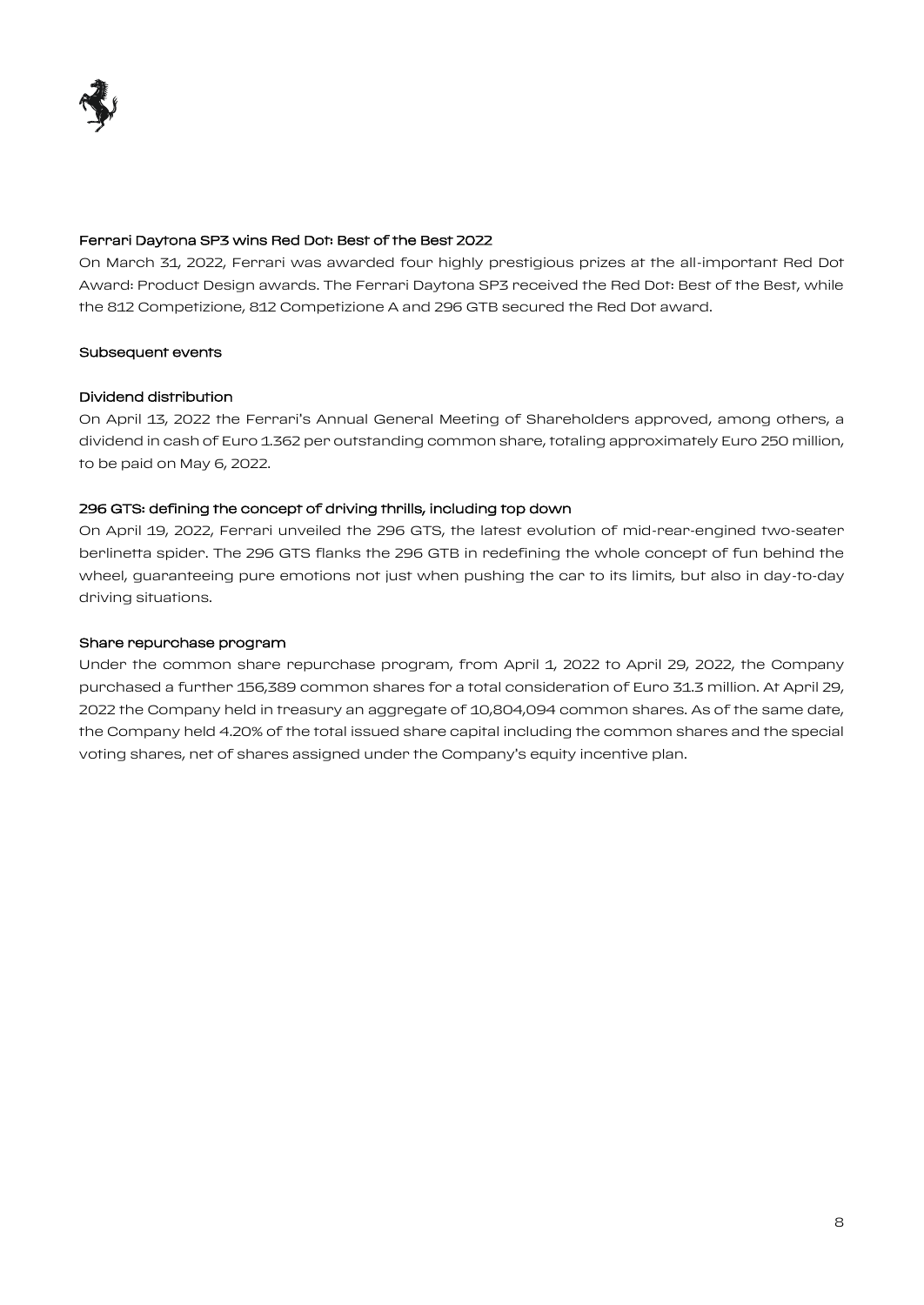### About Ferrari

Ferrari is among the world's leading luxury brands focused on the design, engineering, production and sale of the world's most recognizable luxury performance sports cars. Ferrari brand symbolizes exclusivity, innovation, state-of-the-art sporting performance and Italian design. Its history and the image enjoyed by its cars are closely associated with its Formula 1 racing team, Scuderia Ferrari, the most successful team in Formula 1 history. From the inaugural year of Formula 1 World Championship in 1950 through the present, Scuderia Ferrari has won 240 Grand Prix races, 16 Constructors' World titles and 15 Drivers' World titles. Ferrari designs, engineers and produces its cars in Maranello, Italy, and sells them in over 60 markets worldwide.

#### Forward Looking Statements

This document, and in particular the section entitled "2022 guidance", contain forward-looking statements. These statements may include terms such as "may", "will", "expect", "could", "should", "intend", "estimate", "anticipate", "believe", "remain", "continue", "on track", "successful", "grow", "design", "target", "objective", "goal", "forecast", "projection", "outlook", "prospects", "plan", "guidance" and similar expressions. Forward-looking statements are not guarantees of future performance. Rather, they are based on the Group's current expectations and projections about future events and, by their nature, are subject to inherent risks and uncertainties. They relate to events and depend on circumstances that may or may not occur or exist in the future and, as such, undue reliance should not be placed on them. Actual results may differ materially from those expressed in such statements as a result of a variety of factors, including: the Group's ability to preserve and enhance the value of the Ferrari brand; the success of the Group's Formula 1 racing team and the expenses the Group incurs for its Formula 1 activities, the uncertainty of the sponsorship and commercial revenues the Group generates from its participation in the Formula 1 World Championship, including as a result of the impact of the Covid-19 pandemic, as well as the popularity of Formula 1 more broadly; the Group's ability to keep up with advances in high performance car technology, to meet the challenges and costs of integrating advanced technologies, including hybrid and electric, more broadly into our car portfolio over time and to make appealing designs for our new models; the Group's ability to preserve its relationship with the automobile collector and enthusiast community; changes in client preferences and automotive trends; changes in the general economic environment, including changes in some of the markets in which the Group operates, and changes in demand for luxury goods, including high performance luxury cars, which is highly volatile; competition in the luxury performance automobile industry; the Group's ability to successfully carry out its controlled growth strategy and, particularly, the Group's ability to increase its presence in growth market countries; the Group's low volume strategy; global economic conditions, macro events and pandemics, including the effects of the evolution of and response to the Covid-19 pandemic; the impact of increasingly stringent fuel economy, emission and safety standards, including the cost of compliance, and any required changes to its products; reliance upon a number of key members of executive management and employees, and the ability of its current management team to operate and manage effectively; the performance of the Group's dealer network on which the Group depends for sales and services; increases in costs, disruptions of supply or shortages of components and raw materials; disruptions at the Group's manufacturing facilities in Maranello and Modena; the effects of Brexit on the UK market; the performance of the Group's licensees for Ferrari-branded products; the Group's ability to protect its intellectual property rights and to avoid infringing on the intellectual property rights of others; the ability of Maserati, the Group's engine customer, to sell its planned volume of cars; the Group's continued compliance with customs regulations of various jurisdictions; product recalls, liability claims and product warranties; the adequacy of its insurance coverage to protect the Group against potential losses; the Group's ability to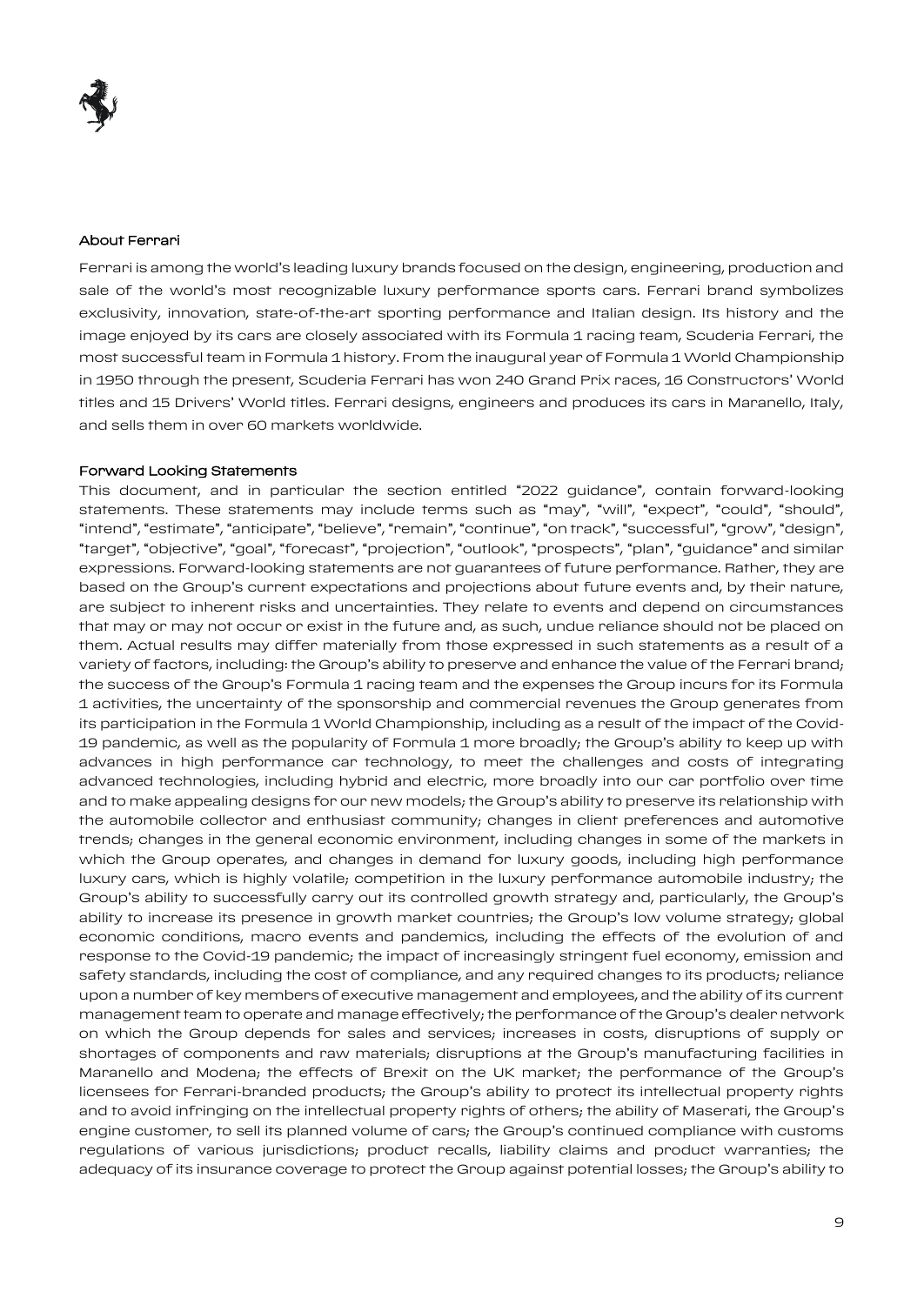

ensure that its employees, agents and representatives comply with applicable law and regulations; the Group's ability to maintain the functional and efficient operation of its information technology systems and to defend from the risk of cyberattacks, including on its in-vehicle technology; the Group's ability to service and refinance its debt; the Group's ability to provide or arrange for adequate access to financing for its dealers and clients, and associated risks; labor relations and collective bargaining agreements; exchange rate fluctuations, interest rate changes, credit risk and other market risks; changes in tax, tariff or fiscal policies and regulatory, political and labor conditions in the jurisdictions in which the Group operates, including possible future bans of combustion engine cars in cities and the potential advent of self-driving technology; potential conflicts of interest due to director and officer overlaps with the Group's largest shareholders; and other factors discussed elsewhere in this document.

The Group expressly disclaims and does not assume any liability in connection with any inaccuracies in any of the forward-looking statements in this document or in connection with any use by any third party of such forward-looking statements. Any forward-looking statements contained in this document speak only as of the date of this document and the Company does not undertake any obligation to update or revise publicly forward-looking statements. Further information concerning the Group and its businesses, including factors that could materially affect the Company's financial results, is included in the Company's reports and filings with the U.S. Securities and Exchange Commission, the AFM and CONSOB.

For further information: Media Relations tel.: +39 0536 949337 Email: [media@ferrari.com](mailto:media@ferrari.com)

Investor Relations tel.: +39 0536 949695 Email: [ir@ferrari.com](mailto:nicoletta.russo@ferrari.com)

[www.ferrari.com](http://www.ferrari.com/)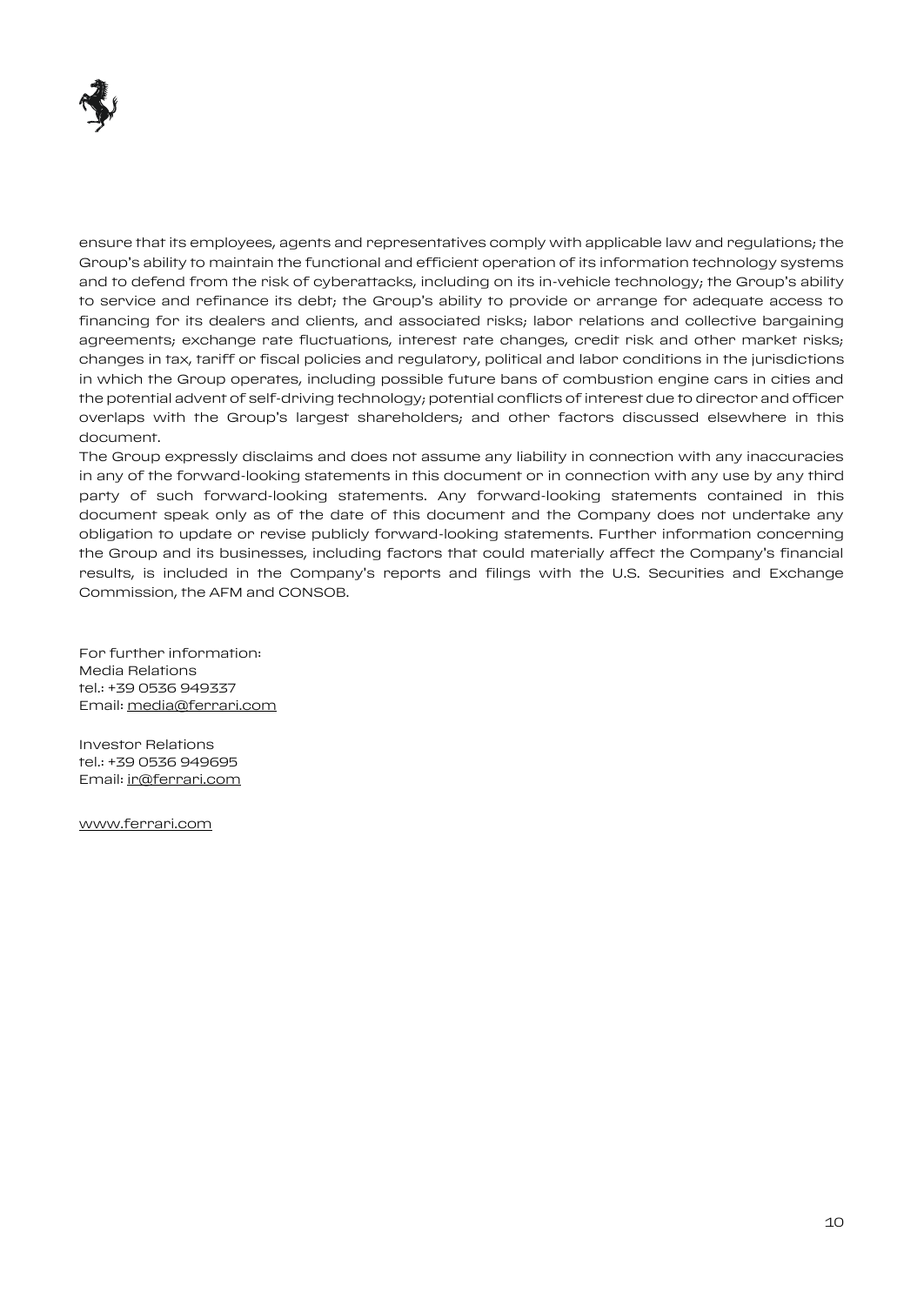

#### Capex and R&D

| (Euro million)                                                                             | For the three months ended |      |  |
|--------------------------------------------------------------------------------------------|----------------------------|------|--|
|                                                                                            | March 31,                  |      |  |
|                                                                                            | 2022                       | 2021 |  |
| Capital expenditures <sup>(10)</sup>                                                       | 132                        | 151  |  |
| of which capitalized development costs <sup>(14)</sup> (A)                                 | 89                         | 85   |  |
| Research and development costs expensed (B)                                                | 145                        | 141  |  |
| Total research and development (A+B)                                                       | 234                        | 226  |  |
| Amortization of capitalized development costs (C)                                          | 53                         | 48   |  |
| Research and development costs as recognized<br>in the consolidated income statement (B+C) | 198                        | 189  |  |

#### Non-GAAP financial measures

Operations are monitored through the use of various non-GAAP financial measures that may not be comparable to other similarly titled measures of other companies.

Accordingly, investors and analysts should exercise appropriate caution in comparing these supplemental financial measures to similarly titled financial measures reported by other companies.

We believe that these supplemental financial measures provide comparable measures of financial performance which then facilitate management's ability to identify operational trends, as well as make decisions regarding future spending, resource allocations and other operational decisions.

Certain totals in the tables included in this document may not add due to rounding.

 $\overline{a}$ 

<sup>14</sup> Capitalized as intangible assets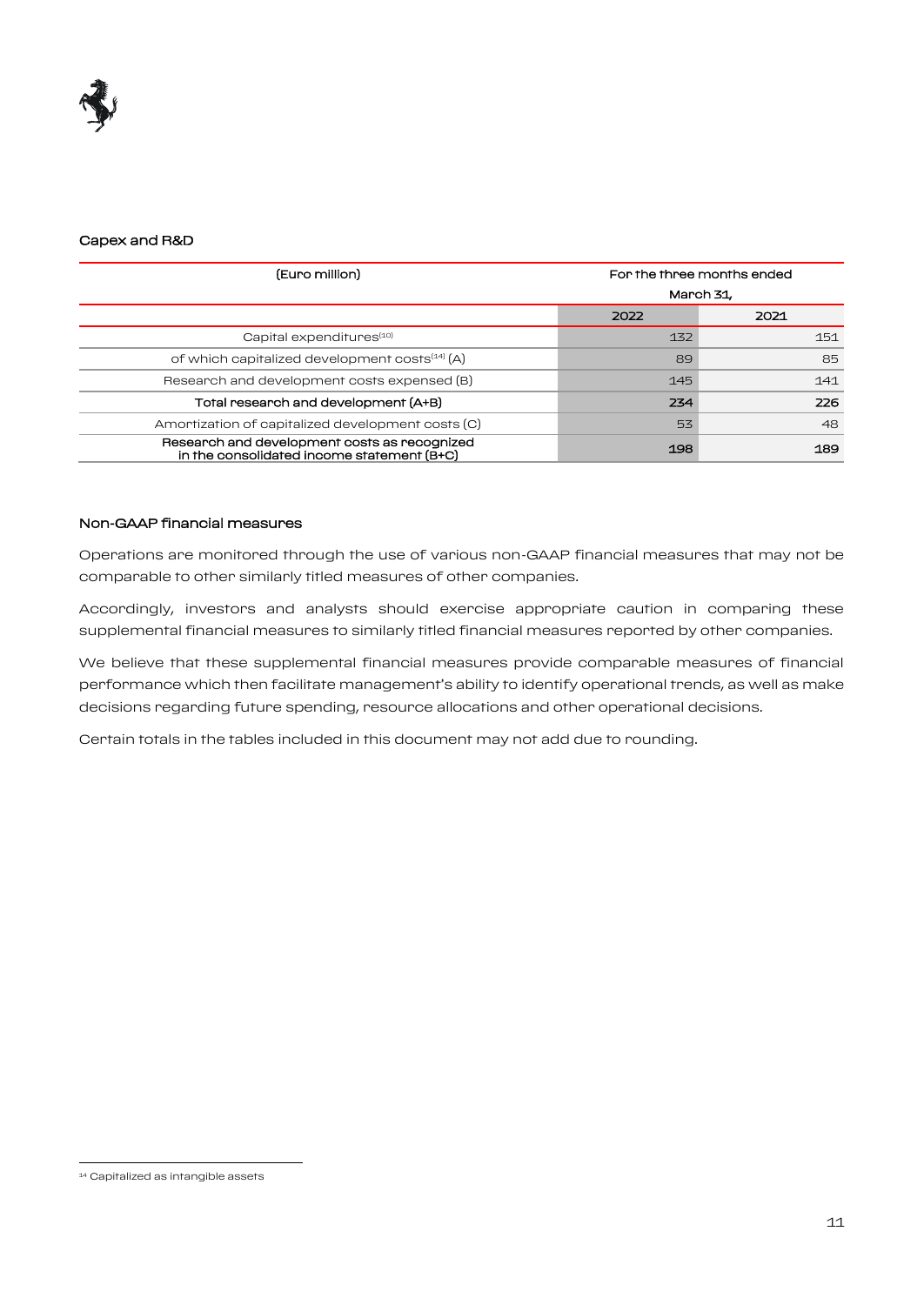

Total net revenues, EBITDA, Adj. EBITDA, EBIT and Adj. EBIT at constant currency eliminate the effects of changes in foreign currency (transaction and translation) and of foreign currency hedges.

| (Euro million)                    | For the three months ended |                            |  |
|-----------------------------------|----------------------------|----------------------------|--|
|                                   | March 31,                  |                            |  |
|                                   | 2022                       |                            |  |
|                                   | 2022                       | at constant                |  |
|                                   |                            | currency                   |  |
| Cars and spare parts              | 1,012                      | 996                        |  |
| Engines                           | 37                         | 37                         |  |
| Sponsorship, commercial and brand | 109                        | 106                        |  |
| Other                             | 28                         | 27                         |  |
| <b>Total Net Revenues</b>         | 1,186                      | 1,166                      |  |
|                                   |                            |                            |  |
| (Euro million)                    |                            | For the three months ended |  |
|                                   |                            | March 31,                  |  |
|                                   | 2022                       |                            |  |
| <b>EBIT</b>                       |                            | 307                        |  |
| Currency (including hedges)       |                            | (14)                       |  |
| EBIT at constant currency         |                            | 293                        |  |

| (Euro million)              | For the three months ended |  |
|-----------------------------|----------------------------|--|
|                             | March 31,                  |  |
|                             | 2022                       |  |
| <b>EBITDA</b>               | 423                        |  |
| Currency (including hedges) | (14)                       |  |
| EBITDA at constant currency | 409                        |  |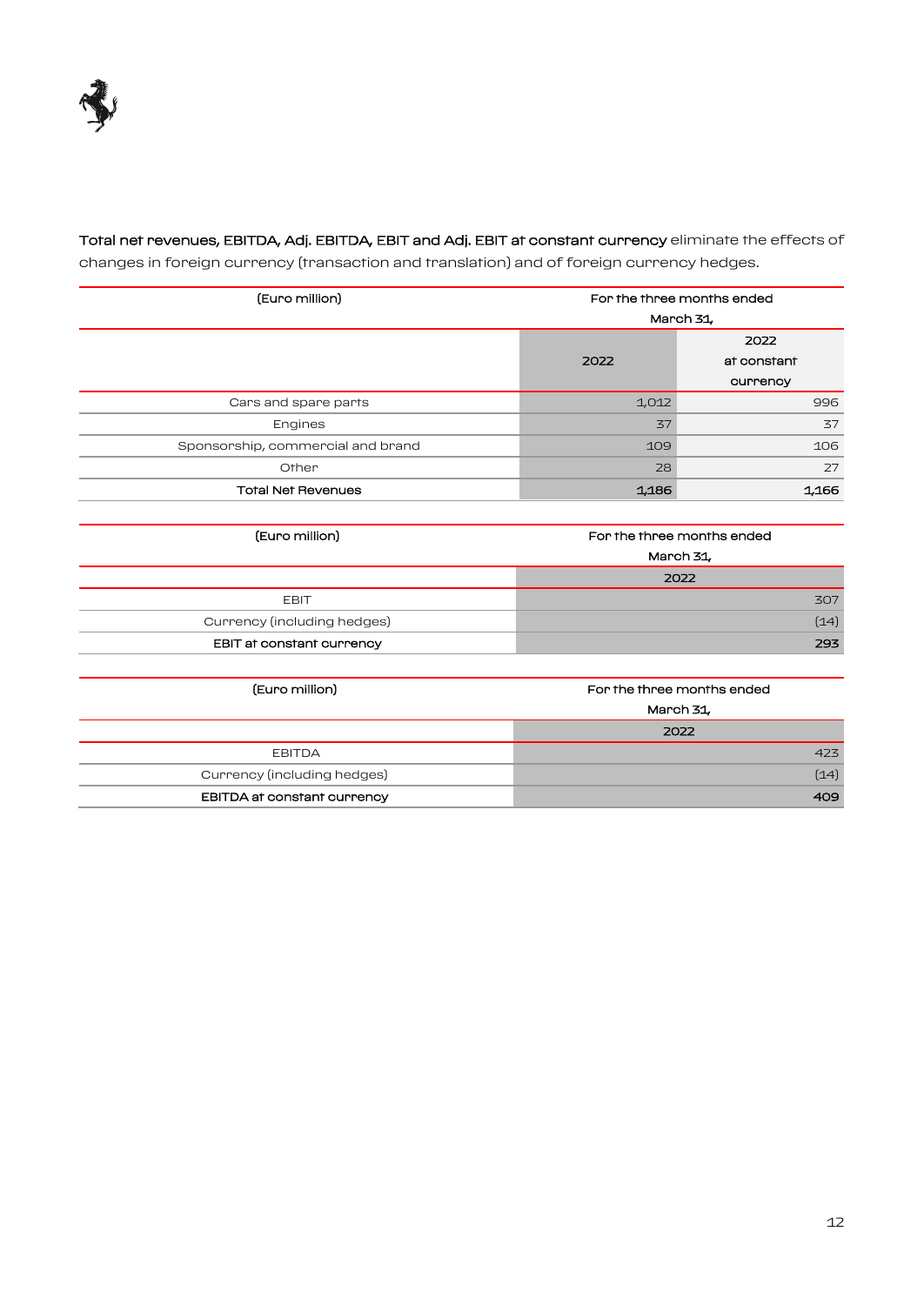

EBITDA is defined as net profit before income tax expense, net financial expenses and depreciation and amortization.

Adjusted EBITDA is defined as EBITDA as adjusted for certain income and costs which are significant in nature, expected to occur infrequently, and that management considers not reflective of ongoing operational activities.

| (Euro million)                | For the three months ended<br>March 31, |     |                   |  |
|-------------------------------|-----------------------------------------|-----|-------------------|--|
|                               | Change<br>2021<br>2022                  |     |                   |  |
| Net profit                    | 239                                     | 206 | 33                |  |
| Income fax expense            | 60                                      | 51  | 9                 |  |
| Net financial expenses        | 8                                       | 9   | $\left( 1\right)$ |  |
| Amortization and depreciation | 116                                     | 110 | 6                 |  |
| <b>EBITDA</b>                 | 47 <sup>7</sup>                         | 376 | 47                |  |

| (Euro million)         | For the three months ended |      |        |
|------------------------|----------------------------|------|--------|
|                        | March 31,                  |      |        |
|                        | 2022                       | 2021 | Change |
| <b>EBITDA</b>          | 423                        | 376  | 47     |
| Adjustments            |                            |      |        |
| <b>Adjusted EBITDA</b> | 423                        | 376  | 47     |

Adjusted Earnings Before Interest and Taxes ("Adjusted EBIT") represents EBIT as adjusted for certain income and costs which are significant in nature, expected to occur infrequently, and that management considers not reflective of ongoing operational activities.

| (Euro million)       | For the three months ended |      |        |
|----------------------|----------------------------|------|--------|
|                      | March 31,                  |      |        |
|                      | 2022                       | 2021 | Change |
| <b>EBIT</b>          | 307                        | 266  | 41     |
| Adjustments          |                            |      |        |
| <b>Adjusted EBIT</b> | 307                        | 266  | 41     |

Adjusted net profit represents net profit as adjusted for certain income and costs (net of tax effect) which are significant in nature, expected to occur infrequently, and that management considers not reflective of ongoing operational activities.

| (Euro million)      | For the three months ended |     |    |  |
|---------------------|----------------------------|-----|----|--|
|                     | March 31,                  |     |    |  |
|                     | Change<br>2021<br>2022     |     |    |  |
| Net profit          | 239                        | 206 | 33 |  |
| Adjustments         |                            |     | -  |  |
| Adjusted net profit | 239                        | 206 | 33 |  |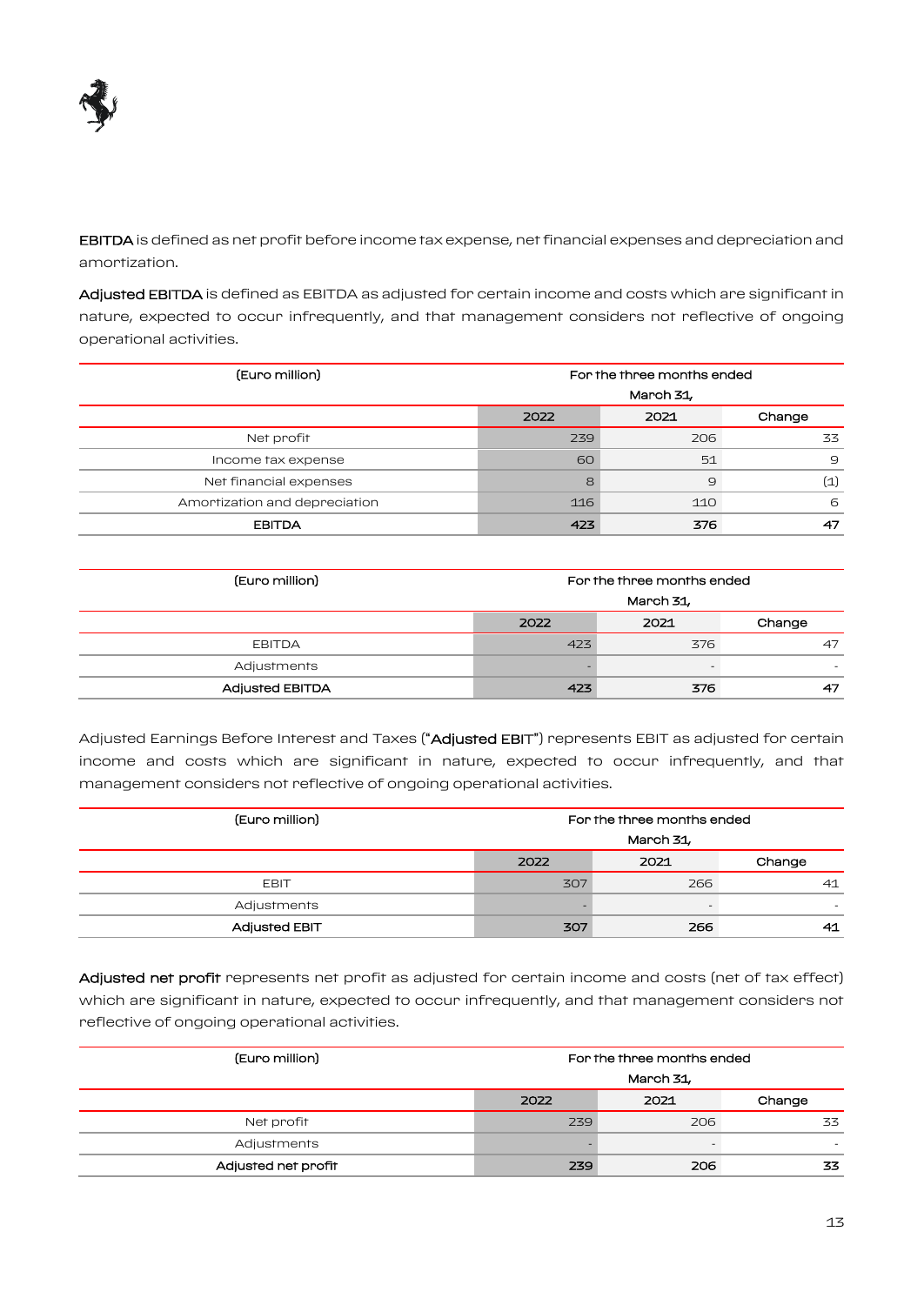

Adjusted EPS represents EPS as adjusted for certain income and costs (net of tax effect) which are significant in nature, expected to occur infrequently, and that management considers not reflective of ongoing operational activities.

| (Euro per common share)     | For the three months ended |      |        |
|-----------------------------|----------------------------|------|--------|
|                             | March 31,                  |      |        |
|                             | 2022                       | 2021 | Change |
| <b>Basic EPS</b>            | 1.30                       | 1.11 | 0.19   |
| Adjustments                 |                            |      |        |
| <b>Adjusted basic EPS</b>   | 1.30                       | 1.11 | 0.19   |
| <b>Diluted EPS</b>          | 1.29                       | 1.11 | 0.18   |
| Adjustments                 |                            |      |        |
| <b>Adjusted diluted EPS</b> | 1.29                       | 1.11 | 0.18   |

# Basic and diluted EPS<sup>(15)</sup>

 $\overline{a}$ 

| (Euro million, unless otherwise stated)                                                         | For the three months ended |         |        |
|-------------------------------------------------------------------------------------------------|----------------------------|---------|--------|
|                                                                                                 | March 31,                  |         |        |
|                                                                                                 | 2022                       | 2021    | Change |
| Net profit attributable to the<br>owners of the Company                                         | 238                        | 205     | 33     |
| Weighted average number<br>of common shares (thousand)                                          | 183,531                    | 184,787 |        |
| Basic EPS (in Euro)                                                                             | 130                        | 1.11    | 0.19   |
| Weighted average number of<br>common shares for diluted earnings<br>per common share (thousand) | 183,780                    | 185,087 |        |
| Diluted EPS (in Euro)                                                                           | 1.29                       | 1.11    | 0.18   |

For the three months ended March 31, 2022 and 2021 the weighted average number of common shares for diluted earnings per share<br>was increased to take into consideration the theoretical effect of the potential common shares incentive plans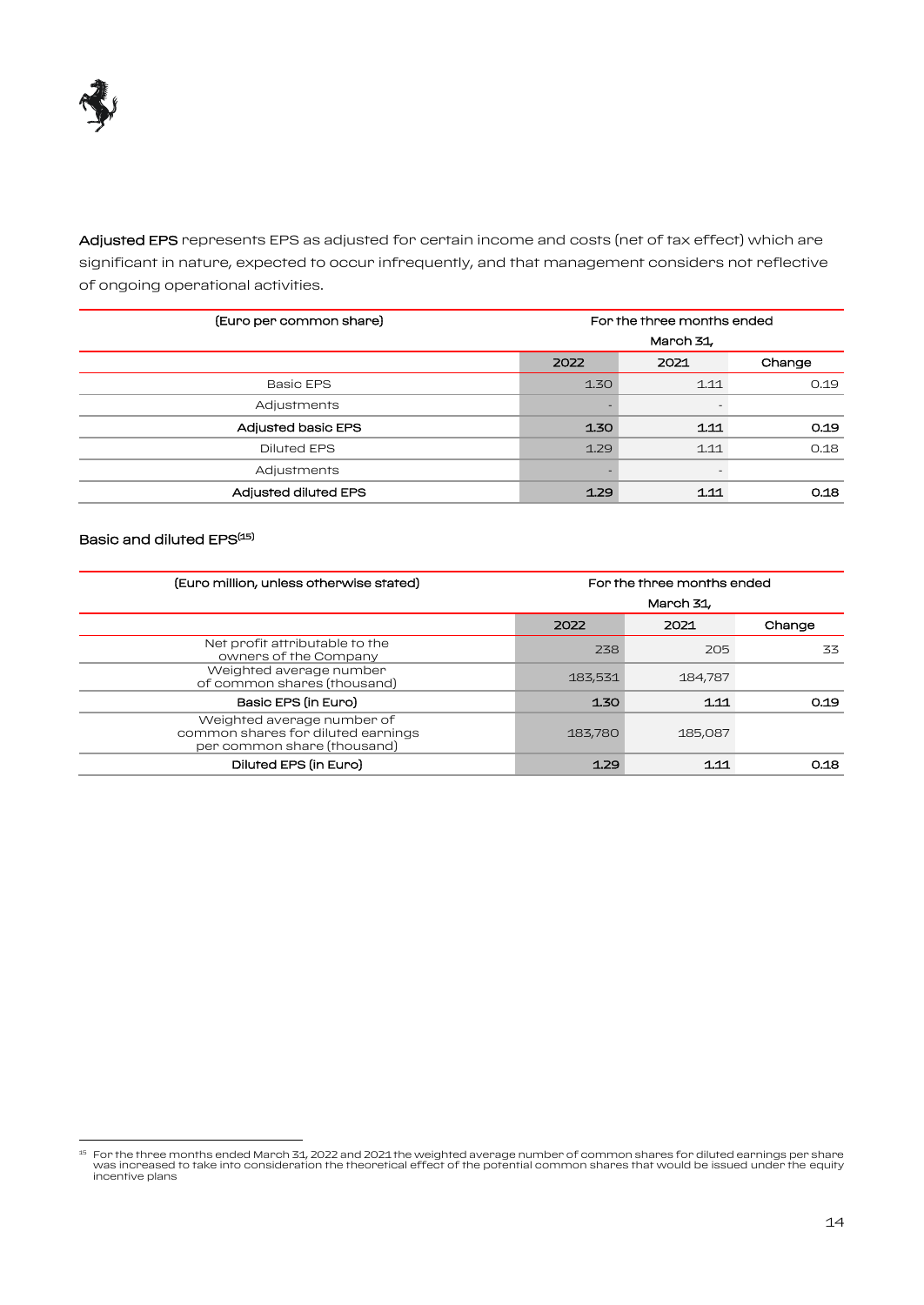

Net Industrial Debt, defined as total Debt less Cash and Cash Equivalents (Net Debt), further adjusted to exclude the debt and cash and cash equivalents related to our financial services activities (Net Debt of Financial Services Activities).

| (Euro million)                                                   | Mar. 31, 2022 | Dec. 31, 2021 |
|------------------------------------------------------------------|---------------|---------------|
| Debt                                                             | (2,655)       | (2,630)       |
| of which leased liabilities as per IFRS 16 (simplified approach) | (59)          | (56)          |
| Cash and Cash Equivalents                                        | 1,494         | 1,344         |
| Net Debt                                                         | (1,161)       | (1,286)       |
| Net Debt of Financial Services Activities                        | (1,025)       | (989)         |
| Net Industrial Debt                                              | (136)         | (297)         |

Free Cash Flow and Free Cash Flow from Industrial Activities are two of management's primary key performance indicators to measure the Group's performance. Free Cash Flow is defined as cash flows from operating activities less investments in property, plant and equipment (excluding right-ofuse assets recognized during the period in accordance with IFRS 16 - Leases) and intangible assets. Free Cash Flow from Industrial Activities is defined as Free Cash Flow adjusted to exclude the operating cash flow from our financial services activities (Free Cash Flow from Financial Services Activities).

| (Euro million)                                                                     | For the three months ended |       |
|------------------------------------------------------------------------------------|----------------------------|-------|
|                                                                                    | March 31                   |       |
|                                                                                    | 2022                       | 2021  |
| Cash flow from operating activities                                                | 415                        | 274   |
| Investments in property, plant and equipment and intangible assets <sup>(10)</sup> | (132)                      | (151) |
| Free Cash Flow                                                                     | 283                        | 123   |
| Free Cash Flow from Financial Services Activities                                  | (16)                       | (24)  |
| Free Cash Flow from Industrial Activities                                          | 299                        | 147   |